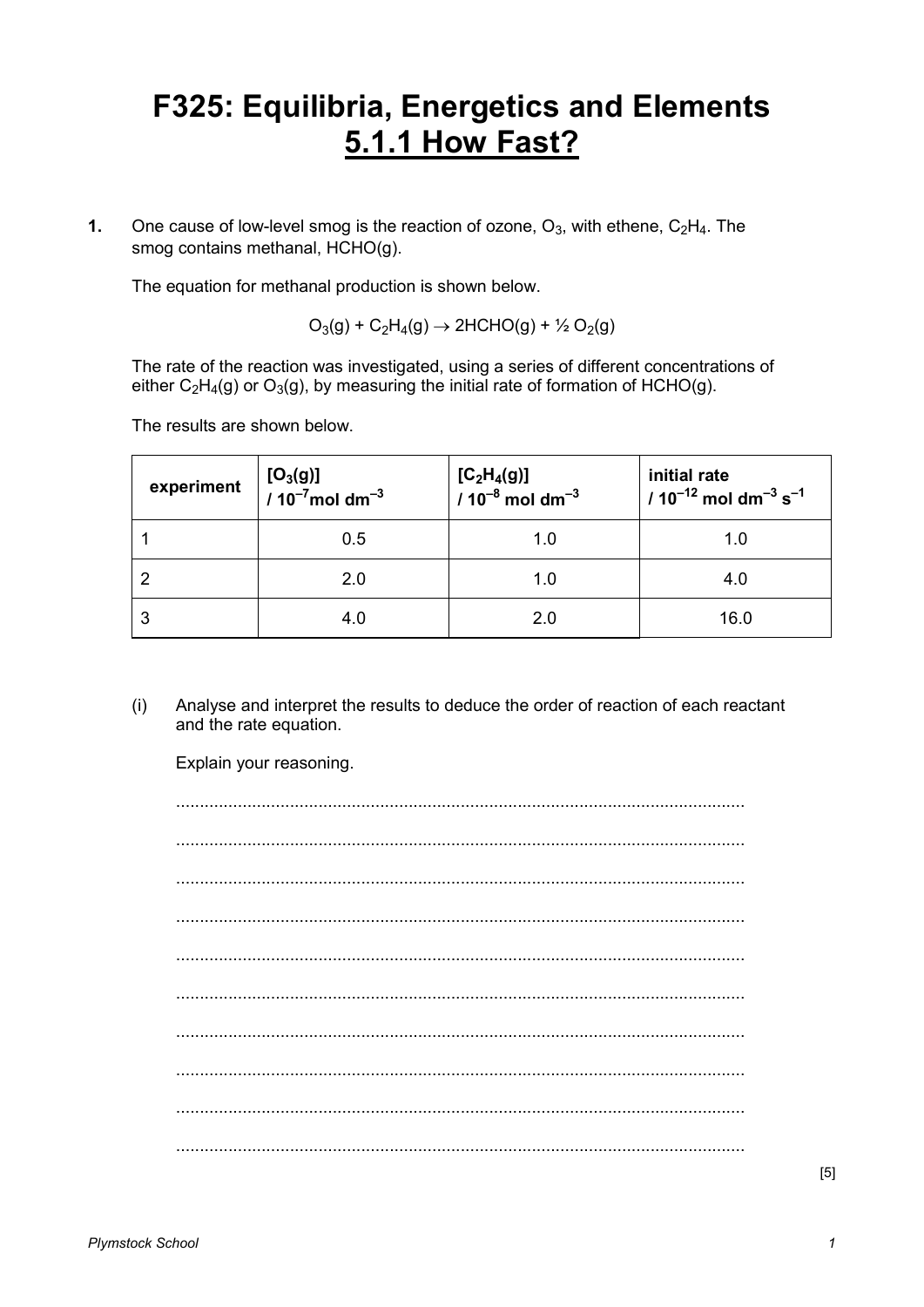(ii) Calculate the value of the rate constant and state the units.

rate constant =.............................. units11.

[3]

(iii) Using the equation above, deduce the initial rate of **formation** of  $O_2(g)$  in experiment 1.

Explain your reasoning.

answer = ................................. mol dm–3 s–1

[1]

(iv) The experiment was repeated at a higher temperature.

 How would the new conditions affect the rate of the reaction and the value of the rate constant?

........................................................................................................................

........................................................................................................................

[1] [Total 10 marks]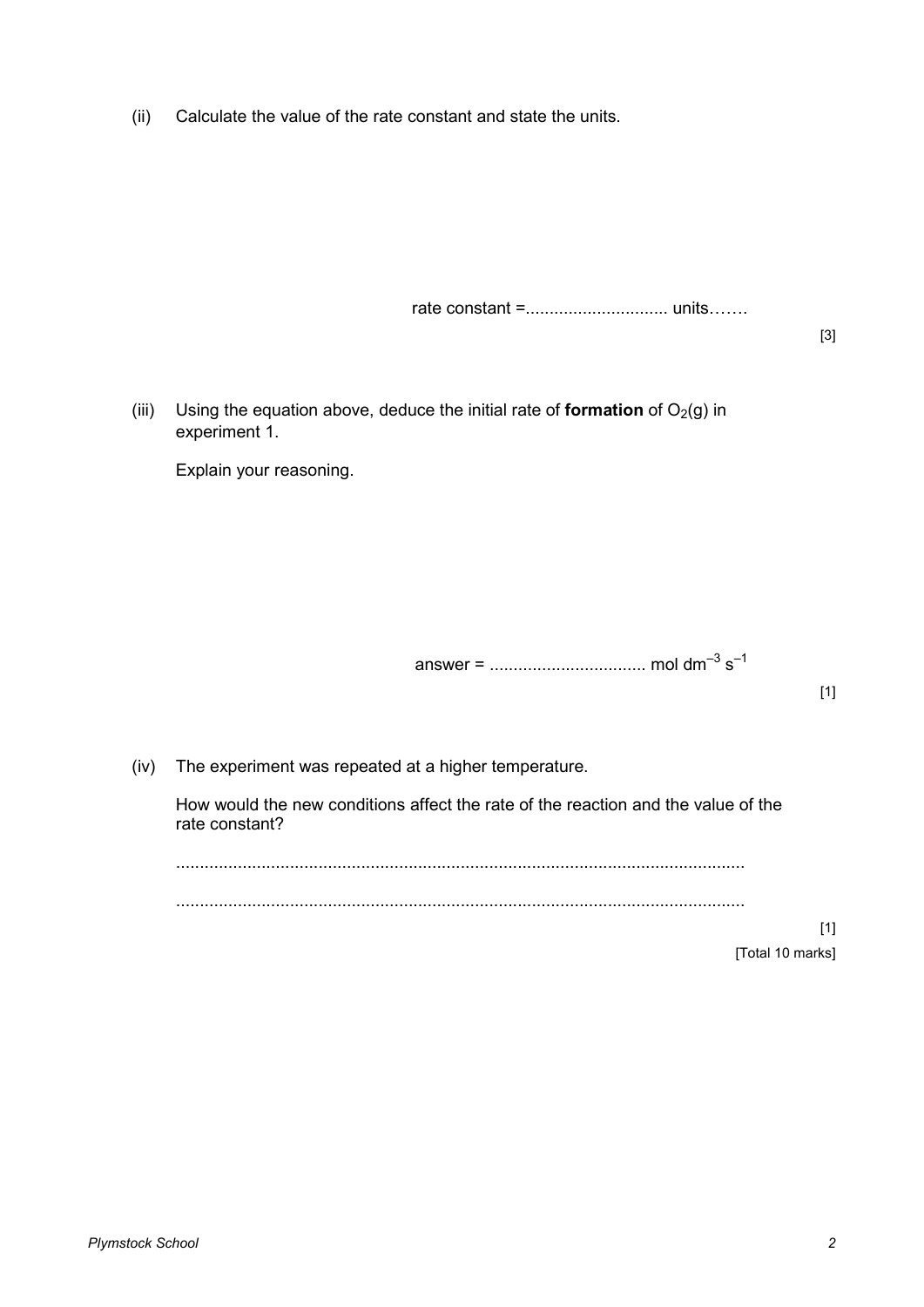**2.** Nitrogen monoxide, NO, is involved in formation of ozone at low levels.

 Nitrogen monoxide is produced by combustion in car engines. Ozone is then formed following the series of reactions shown below.

> $NO(q) + \frac{1}{2}O_2(q) \rightarrow NO_2(q)$  $NO<sub>2</sub>(q) \rightarrow NO(q) + O(q)$  $O<sub>2</sub>(g) + O(g) \rightarrow O<sub>3</sub>(g)$

Write the overall equation for this reaction sequence.

Identify the catalyst and justify your answer.

................................................................................................................................. ................................................................................................................................. ................................................................................................................................. ................................................................................................................................. [Total 3 marks]

**3.** Nitrogen monoxide reacts with hydrogen at 500 °C as in the equation below.

$$
2NO(g) + 2H_2(g) \rightarrow N_2(g) + 2H_2O(g)
$$

 A series of experiments was carried out to investigate the kinetics of this reaction. The results are shown in the table below.

| experiment | [NO]<br>/ mol dm <sup>-3</sup> | [H <sub>2</sub> ]<br>$/mol dm^{-3}$ | initial rate<br>/ mol dm <sup>-3</sup> $s^{-1}$ |
|------------|--------------------------------|-------------------------------------|-------------------------------------------------|
|            | 0.10                           | 0.20                                | 2.6                                             |
|            | 0.10                           | 0.50                                | 6.5                                             |
|            | 0.30                           | 0.50                                | 58.5                                            |

 In this question, one mark is available for the quality of spelling, punctuation and grammar.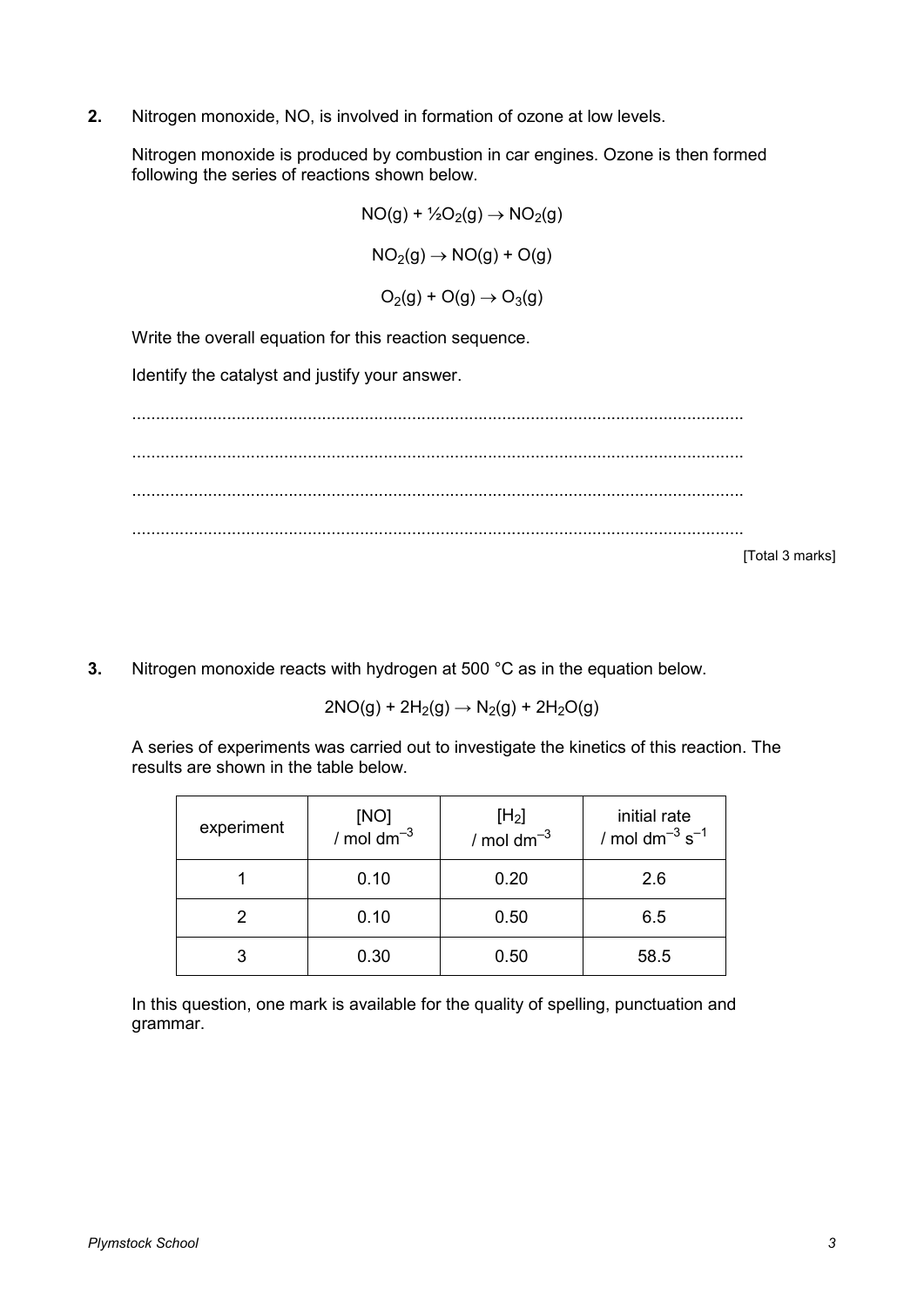| (i)  | For each reactant, deduce the order of reaction. Show your reasoning.                 |       |
|------|---------------------------------------------------------------------------------------|-------|
|      |                                                                                       |       |
|      |                                                                                       |       |
|      |                                                                                       |       |
|      |                                                                                       |       |
|      |                                                                                       |       |
|      |                                                                                       |       |
|      |                                                                                       |       |
|      |                                                                                       |       |
|      |                                                                                       |       |
|      |                                                                                       |       |
|      |                                                                                       |       |
|      |                                                                                       |       |
|      | Quality of Written Communication [1]                                                  | $[4]$ |
|      |                                                                                       |       |
| (ii) | Deduce the rate equation for this reaction.                                           |       |
|      |                                                                                       |       |
|      |                                                                                       | $[1]$ |
|      |                                                                                       |       |
|      | (iii) Calculate the rate constant, $k$ , for this reaction. State the units for $k$ . |       |
|      |                                                                                       |       |
|      |                                                                                       |       |
|      |                                                                                       |       |
|      |                                                                                       |       |
|      |                                                                                       |       |
|      |                                                                                       |       |

 $[3]$ [Total 9 marks]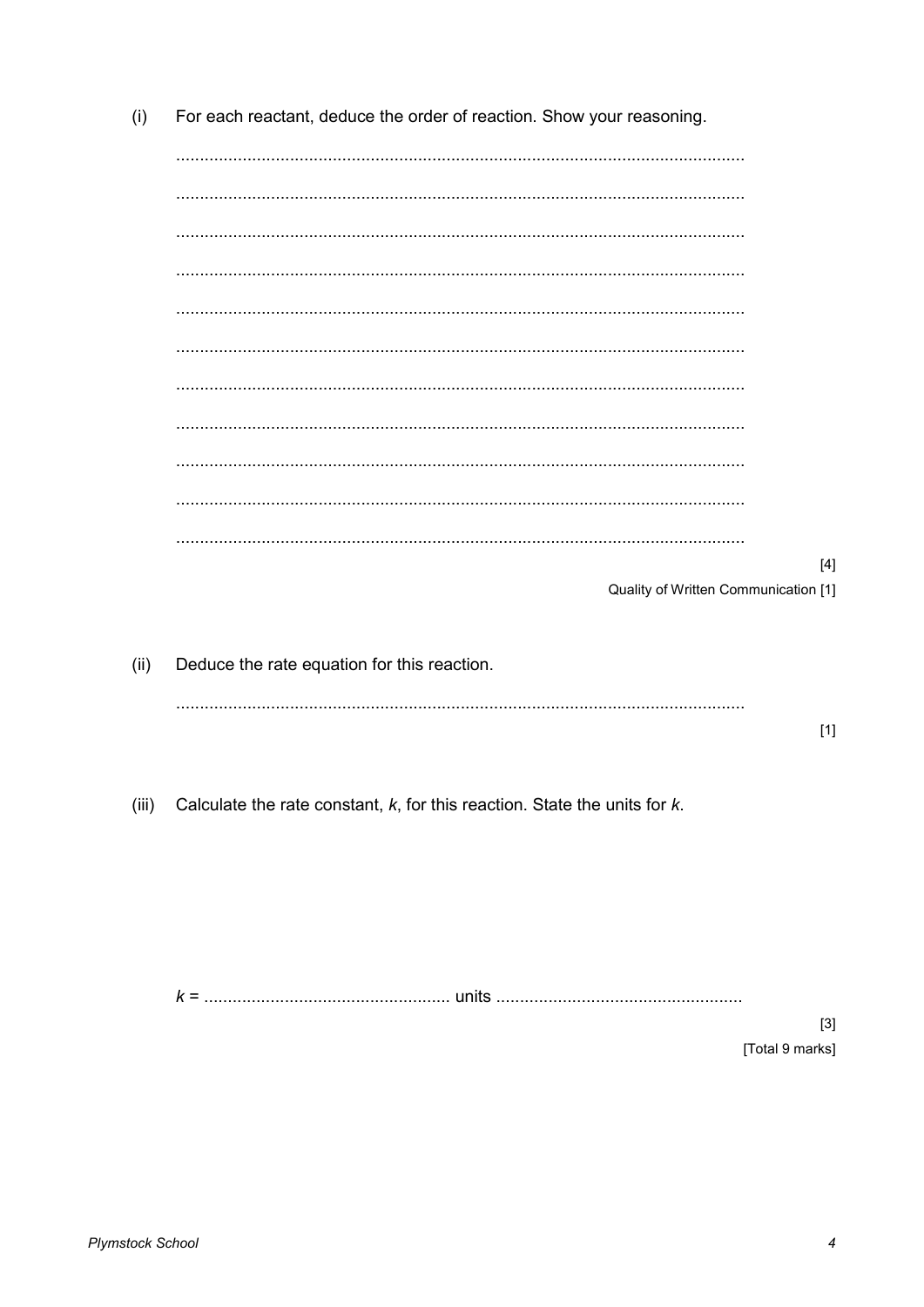- **4.** Nitrogen monoxide, NO, is involved in formation of ozone at low levels and the breakdown of ozone at high levels.
	- (i) In the lower atmosphere, NO is produced by combustion in car engines. Ozone is then formed following the series of reactions shown below.

 $NO(g) + 1/2O_2(g) \rightarrow NO_2(g)$  $NO<sub>2</sub>(q) \rightarrow NO(q) + O(q)$  $O_2(g) + O(g) \rightarrow O_3(g)$ 

Write the overall equation for this reaction sequence.

Identify the catalyst and justify your answer.

........................................................................................................................ ........................................................................................................................ ........................................................................................................................ ........................................................................................................................

(ii) In the upper atmosphere, NO removes  $O_3$  by the following reaction mechanism.

| $NO(g) + O_3(g) \rightarrow NO_2(g) + O_2(g)$ | slow |
|-----------------------------------------------|------|
|-----------------------------------------------|------|

 $O(g) + NO_2(g) \rightarrow NO(g) + O_2(g)$  fast

Suggest the rate equation for this process. Explain your reasoning.

........................................................................................................................ ........................................................................................................................ ........................................................................................................................ ........................................................................................................................

> [2] [Total 5 marks]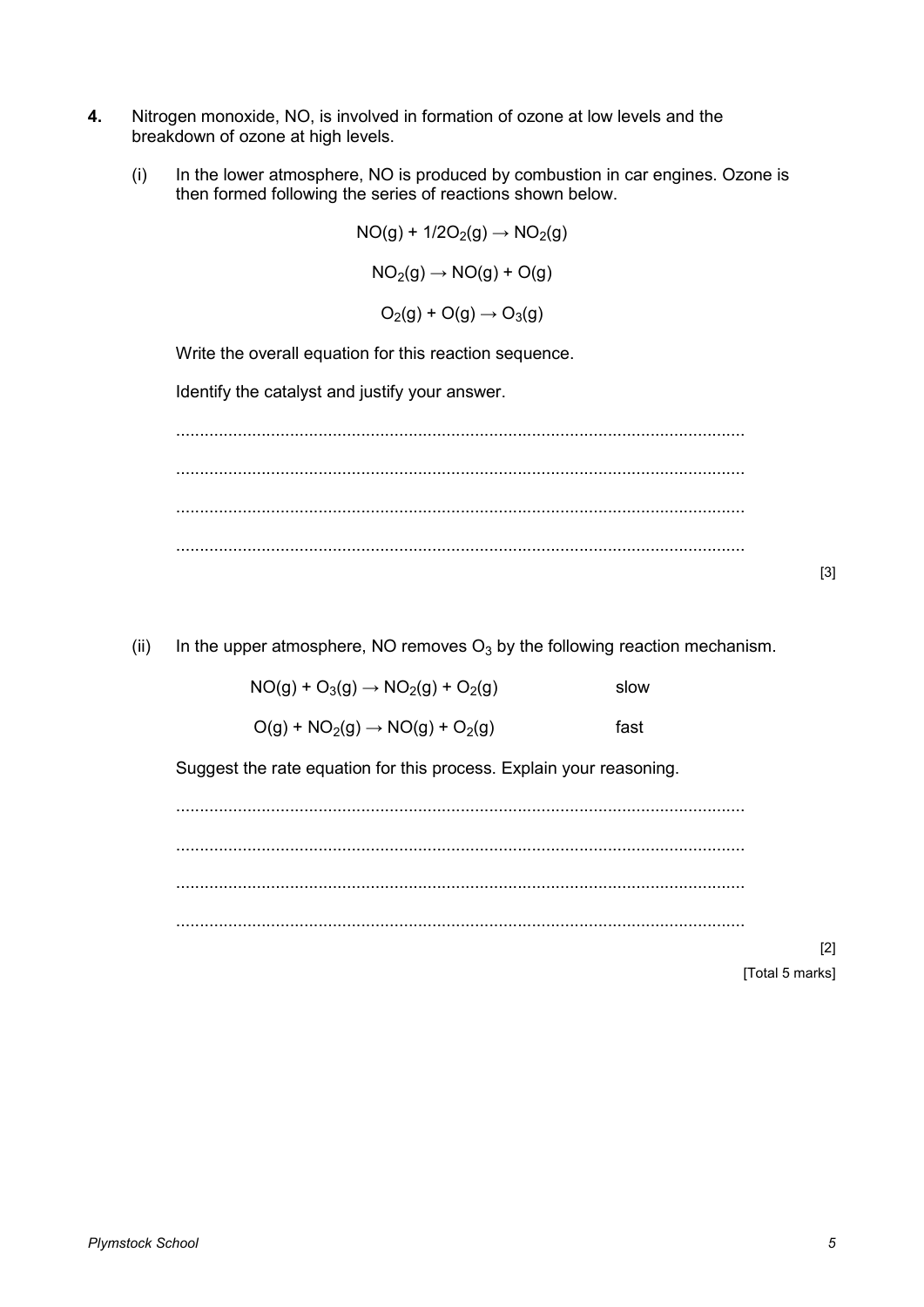**5.** 1, 2-Dibromoethane,  $C_2H_4Br_2$ , reacts with potassium iodide as shown in the equation below.

 $C_2H_4Br_2 + 3KI \rightarrow C_2H_4 + 2KBr + Kl_3$ 

A series of experiments was carried out to investigate the kinetics of this reaction.

- (a) In a first experiment the concentration of  $C_2H_4Br_2$  was measured during the course of the reaction and a concentration-time graph was plotted. The reaction was shown to be first order with respect to  $C_2H_4Br_2$ .
	- (i) On the axes below, sketch a graph to show how  $[C<sub>2</sub>H<sub>4</sub>Br<sub>2</sub>]$  changed during the course of the reaction.



(ii) Show on the graph how you would measure the **initial** rate of the reaction.

[1]

[2]

(iii) How would you use the graph to show that the reaction is first order with respect to  $C_2H_4Br_2$ ?

................................................................................................................

[1]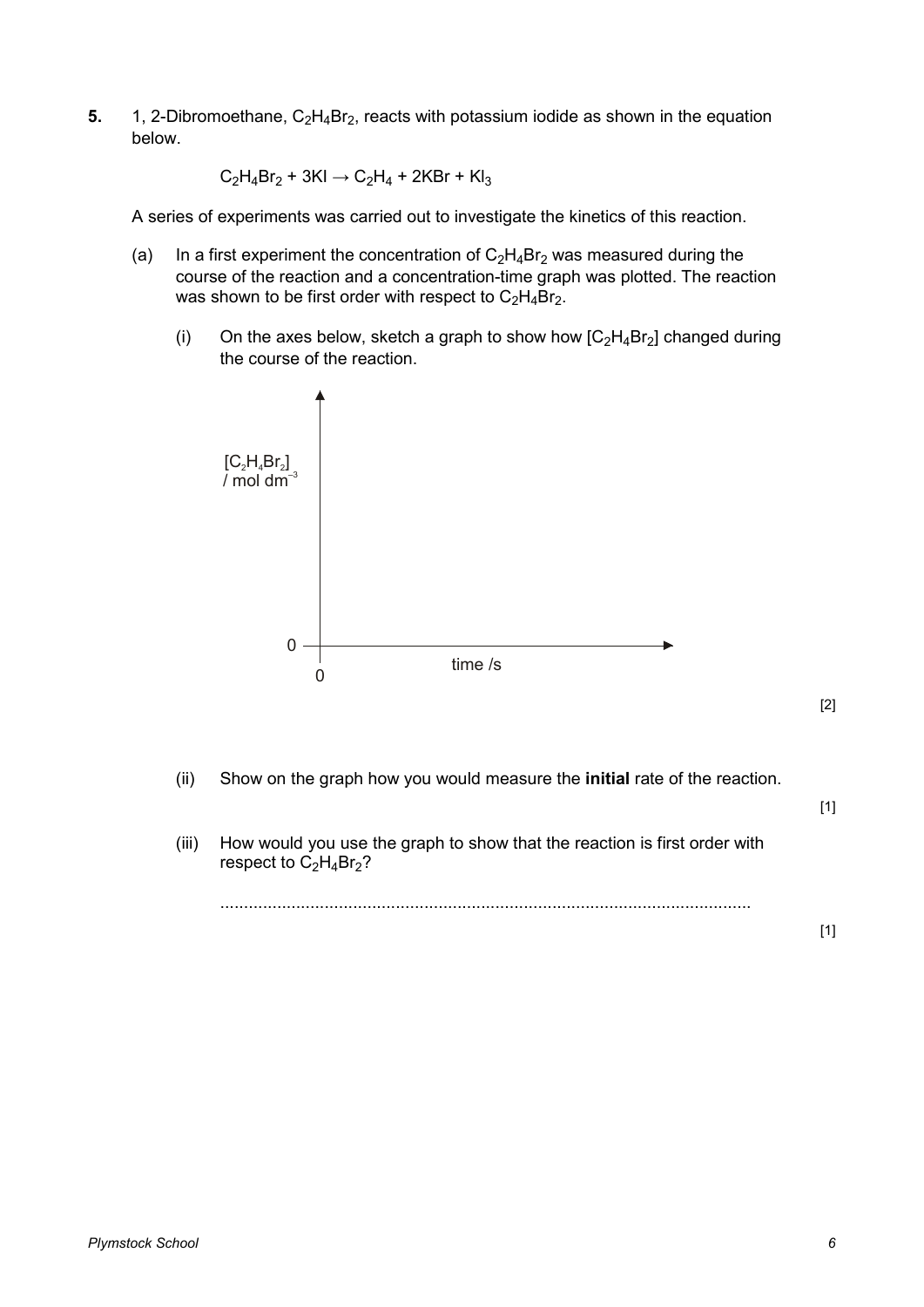(iv) The experiment was repeated using different initial concentrations of  $C_2H_4Br_2$ .

 Using the axes below, sketch a graph to show how the initial rate of the reaction changes with different concentrations of  $C_2H_4Br_2$ .



- [1]
- (b) In a second experiment, the initial concentration of KI was varied and the initial rate was measured. The results are shown in the table below.

| experiment | $[C_2H_4Br_2]$<br>/mol $dm^{-3}$ | [KI]<br>$/mol dm^{-3}$ | initial rate<br>/mol dm $^{-3}$ s $^{-1}$ |  |
|------------|----------------------------------|------------------------|-------------------------------------------|--|
|            | 0.50                             | 0.18                   | 0.027                                     |  |
|            | 0.50                             | 0.72                   | 0.108                                     |  |

Deduce the order of reaction with respect to KI. Show your reasoning.

.........................................................................................................................

.........................................................................................................................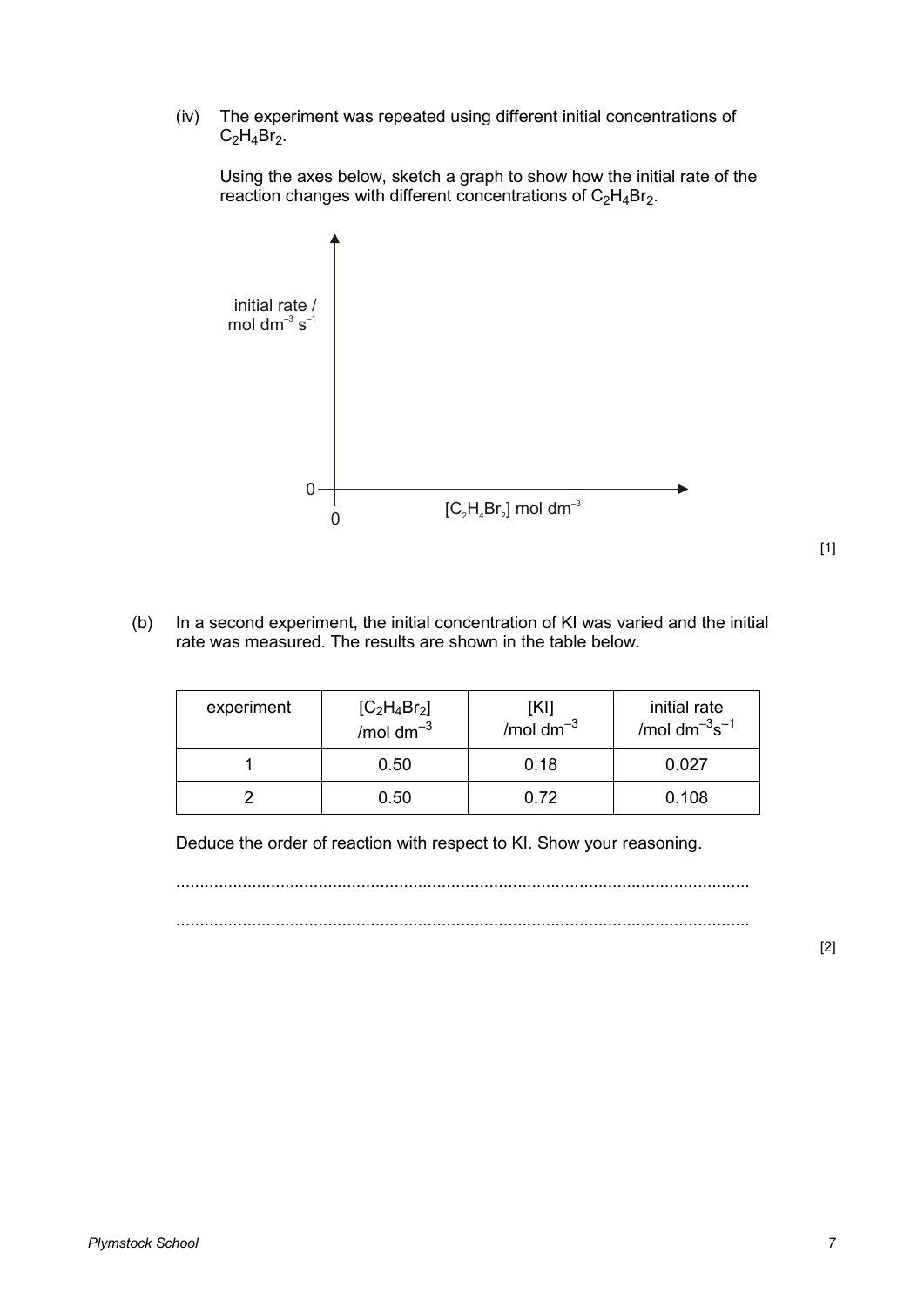| (c) | (i)  | Construct the rate equation for the reaction.                                   |  |
|-----|------|---------------------------------------------------------------------------------|--|
|     |      | $[1]$                                                                           |  |
|     | (ii) | Calculate the rate constant, $k$ , for this reaction. State the units for $k$ . |  |
|     |      |                                                                                 |  |
|     |      |                                                                                 |  |
|     |      |                                                                                 |  |
|     |      | $[3]$                                                                           |  |
|     |      | [Total 11 marks]                                                                |  |

**6.** In this question, one mark is available for the quality of use and organisation of scientific terms.

Propanone reacts with iodine in the presence of dilute hydrochloric acid.

A student carried out an investigation into the kinetics of this reaction.

 He measured how the concentration of propanone changes with time. He also investigated how different concentrations of iodine and hydrochloric acid affect the initial rate of the reaction.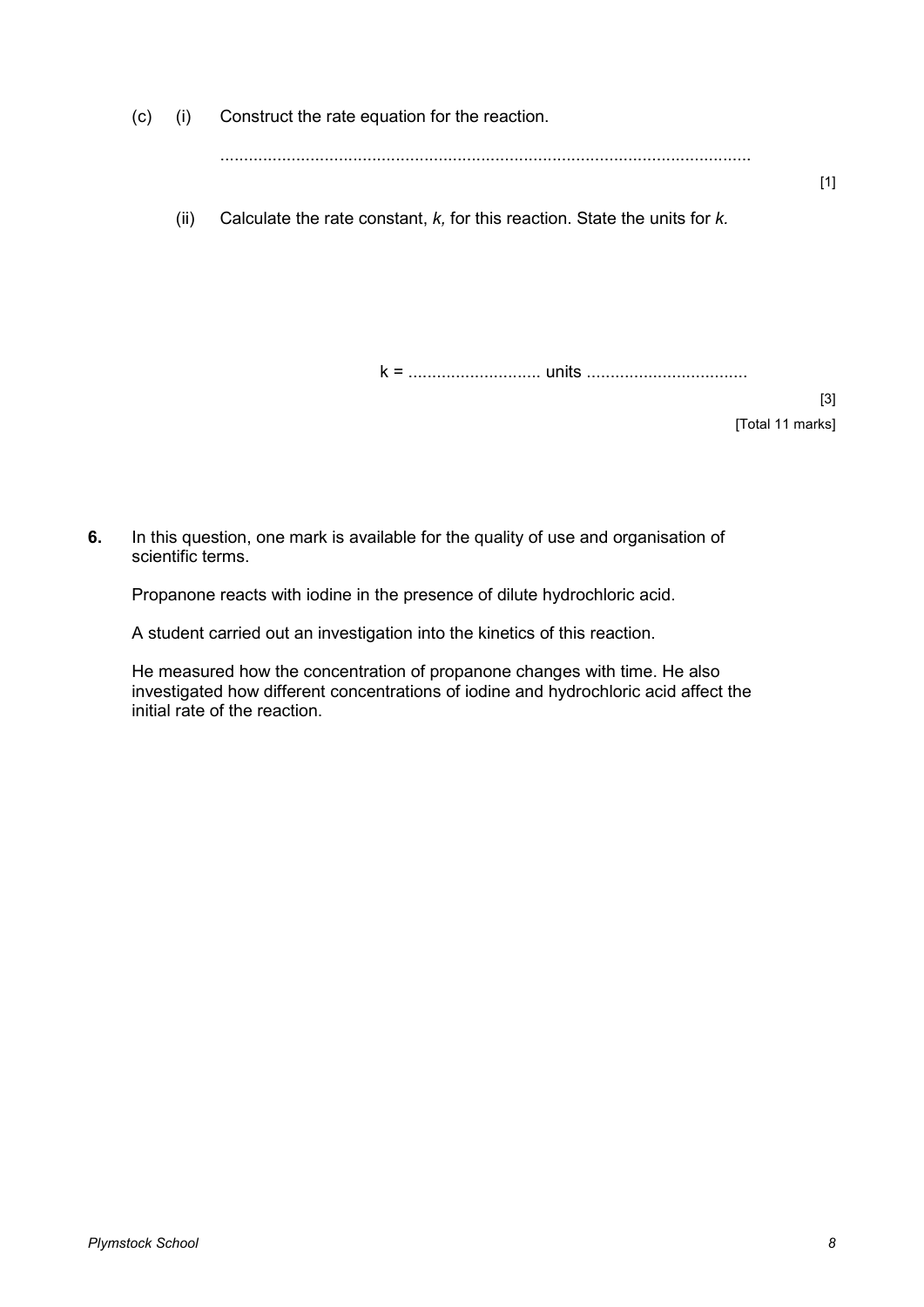The graph and results are shown below.



The overall equation for the reaction is given below.

 $CH_3COCH_3 + I_2 \rightarrow CH_3COCH_2I + HI$ 

This is a multi-step reaction.

- **•** What conclusions can be drawn about the kinetics of this reaction from the student's investigation? Justify your reasoning.
- **•** Calculate the rate constant for this reaction, including units.
- **•** Suggest the equations for a possible two-step mechanism for this reaction. Label the rate-determining step and explain your reasoning.

Quality of Written Communication [1] [Total 14 marks]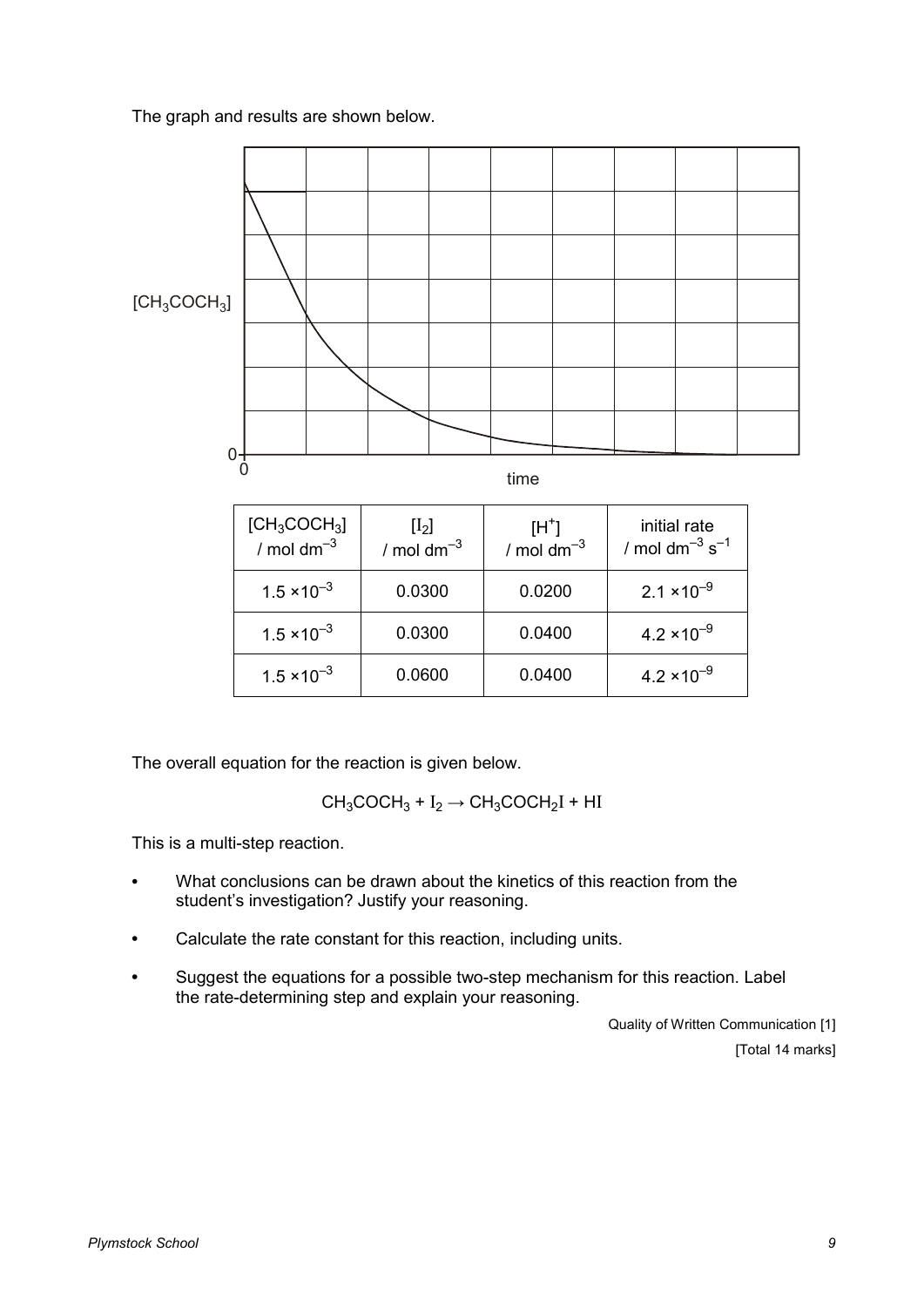**7.** Nitrogen dioxide reacts with carbon monoxide emitted from car exhausts in the following reaction.

$$
NO_2 + CO \rightarrow NO + CO_2
$$

The rate equation for this reaction is *rate* =  $k[NO<sub>2</sub>]$ <sup>2</sup>.

This is a multi-step reaction. The first step is the rate-determining step.

- (i) What is meant by the *rate-determining step*? ........................................................................................................................ ........................................................................................................................ [1]
- (ii) Suggest a two-step reaction mechanism for this reaction that is consistent with the kinetic data and the overall reaction.

[2] [Total 3 marks]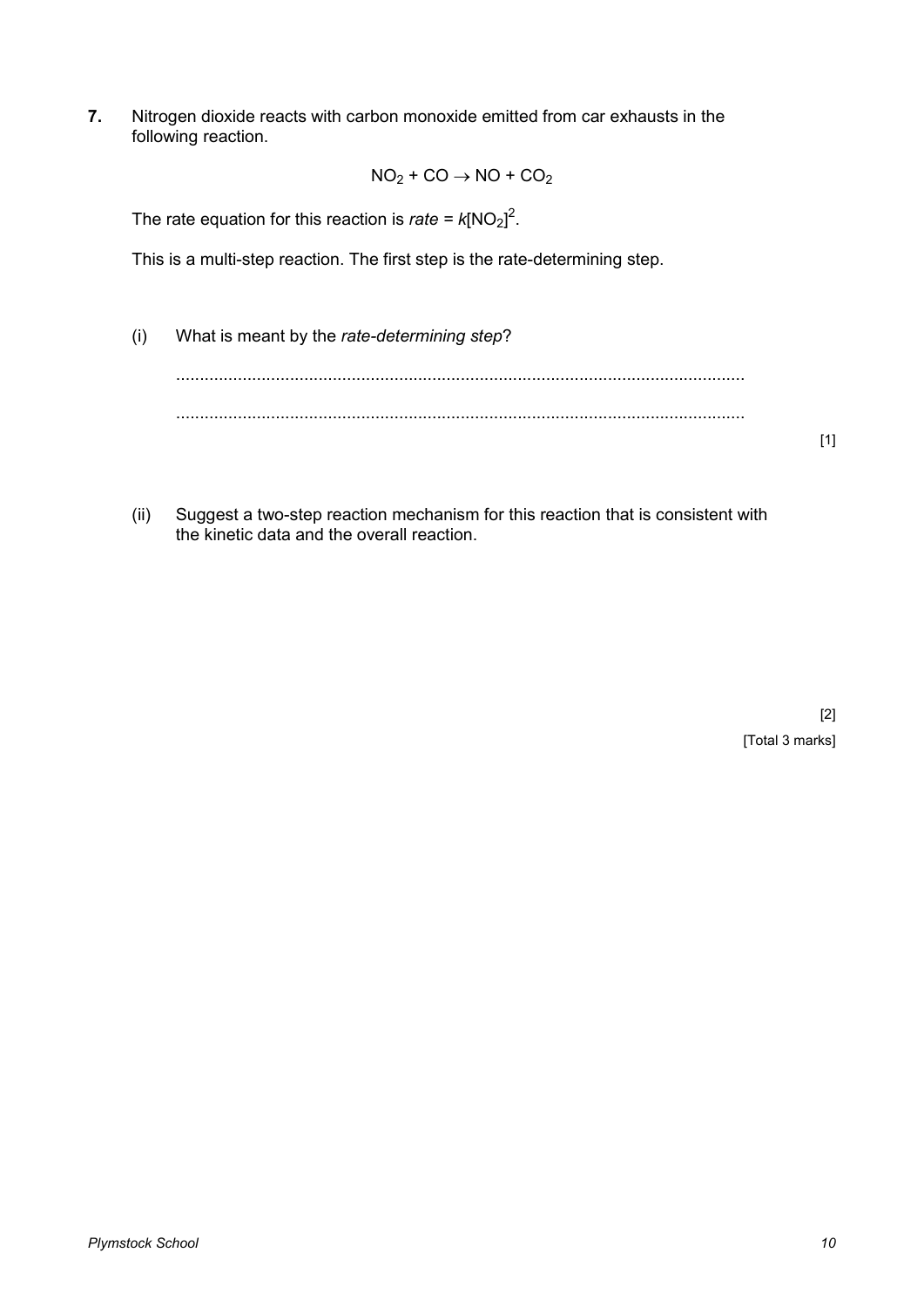**8.** An excess of magnesium was added to 100  $\text{cm}^3$  of 0.0450 mol dm<sup>-3</sup> hydrochloric acid. The same mass of magnesium was added to 100 cm<sup>3</sup> of 0.0450 mol dm<sup>-3</sup> ethanoic acid.

Both reactions produced 54 cm<sup>3</sup> of hydrogen gas, measured at room temperature and pressure, but the reaction with ethanoic acid took much longer to produce this gas volume.

Explain why the reactions produced the same volume of a gas but at different rates.

Use equations in your answer.

................................................................................................................................. ................................................................................................................................. ................................................................................................................................. ................................................................................................................................. ................................................................................................................................. ................................................................................................................................. ................................................................................................................................. ................................................................................................................................. ................................................................................................................................. [Total 4 marks]

**9.** The decomposition of dinitrogen pentoxide, N<sub>2</sub>O<sub>5</sub>, at 45 °C was investigated. The reaction that takes place is shown below.

$$
2N_2O_5\rightarrow 4NO_2+O_2
$$

In an experiment,  $N_2O_5$  with a concentration of 0.60 mol dm<sup>-3</sup> was decomposed at 45 $^{\circ}$ C.

At this temperature, the reaction has a constant half-life of 1200 s.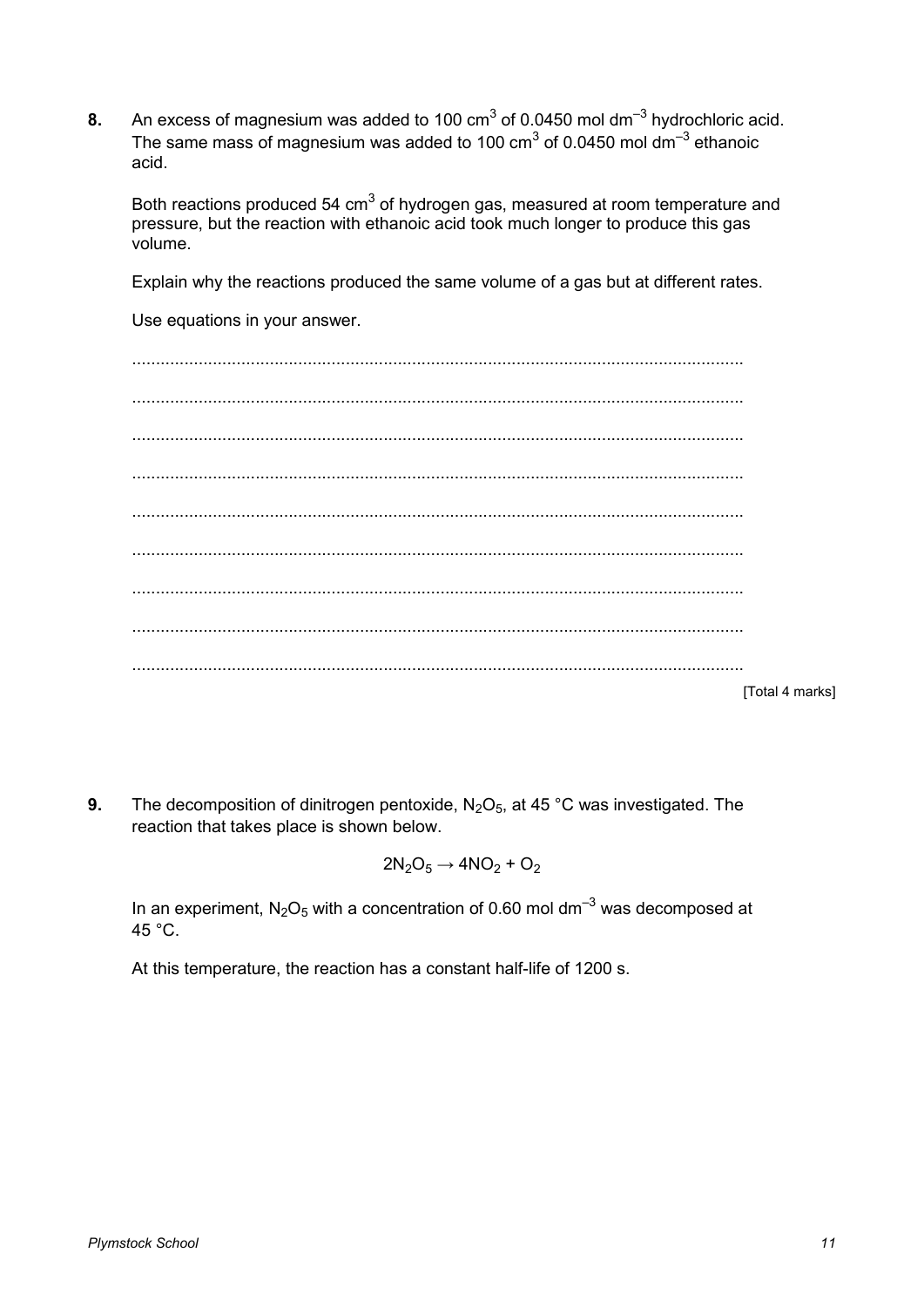(i) How can you tell that this reaction is first order with respect to  $N_2O_5$ ?

........................................................................................................................ ........................................................................................................................

(ii) Write down an expression for the rate equation of this decomposition.

........................................................................................................................

[1]

[1]

(iii) Complete the graph below to show how the  $[N_2O_5]$  changes over the first 3600 s of the reaction.



[2]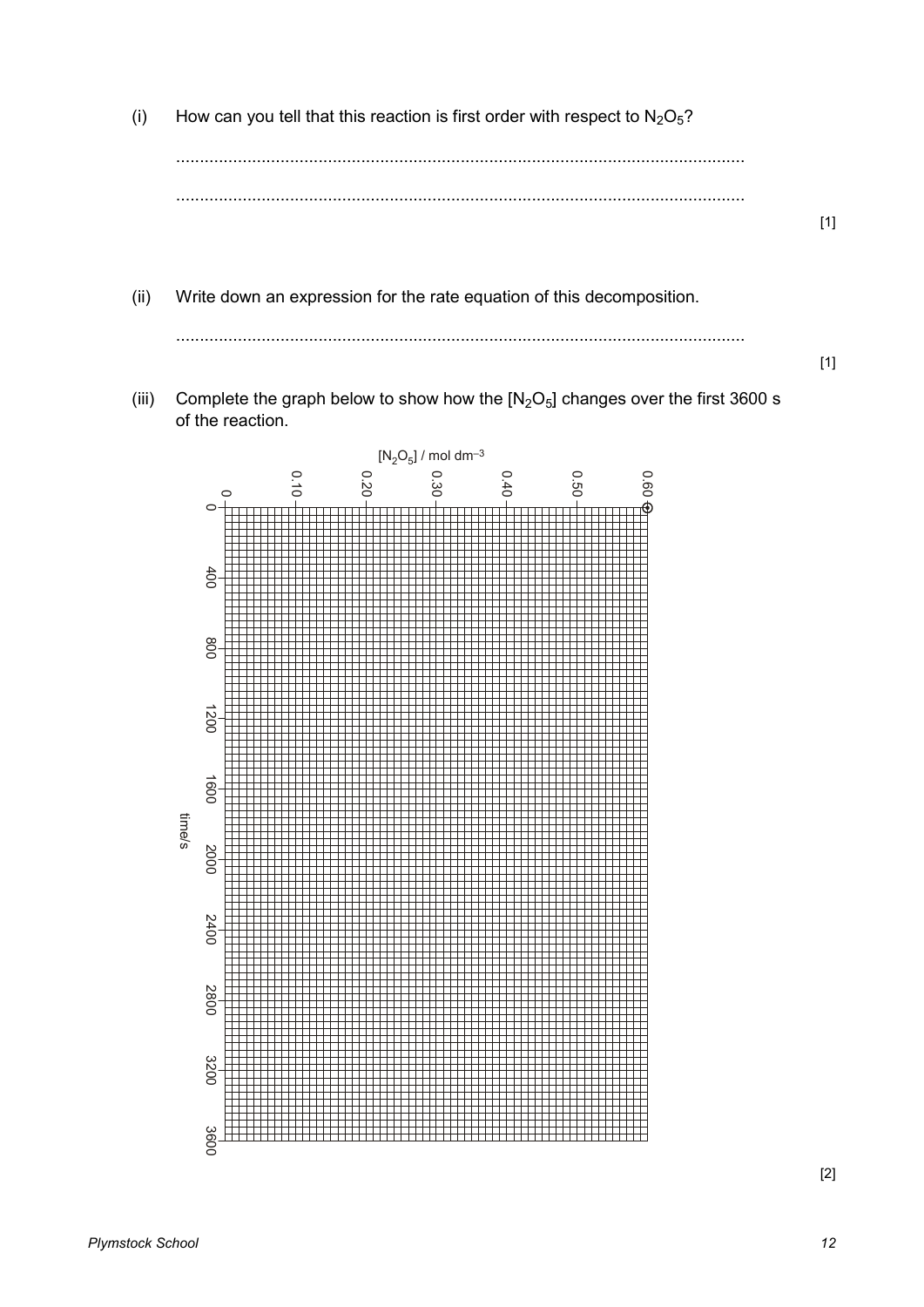(iv) The rate of this reaction can be determined from this graph.

Show on the graph how the rate can be measured after 1200 s.

(v) The rate can also be calculated from the rate equation. The rate constant for this reaction is  $6.2 \times 10^{-4} \text{ s}^{-1}$ .

Calculate the initial rate of this reaction. State the units.

rate =1111.1..11. units111..1.111..

[2] [Total 7 marks]

[1]

**10.** A student investigated the hydration of 2-methylpropene,  $(CH_3)_2C=CH_2$ , with dilute aqueous acid to form 2-methylpropan-2-ol,  $(CH<sub>3</sub>)<sub>3</sub>COH.$ 

The following mechanism has been proposed for this hydration.

| step 1 $(CH_3)_2C=CH_2 + H^+(aq) \rightarrow (CH_3)_3C^+$                                                       | rate determining step |
|-----------------------------------------------------------------------------------------------------------------|-----------------------|
| step 2 $(CH_3)_3C$ + + H <sub>2</sub> O $\rightarrow$ (CH <sub>3</sub> ) <sub>3</sub> COH + H <sup>+</sup> (aq) |                       |

(i) Step 1 is the rate-determining step for this hydration.

What is meant by the term *rate-determining step*?

........................................................................................................................

........................................................................................................................

[1]

(ii) Write a balanced equation for the overall hydration reaction.

........................................................................................................................

 $[1]$